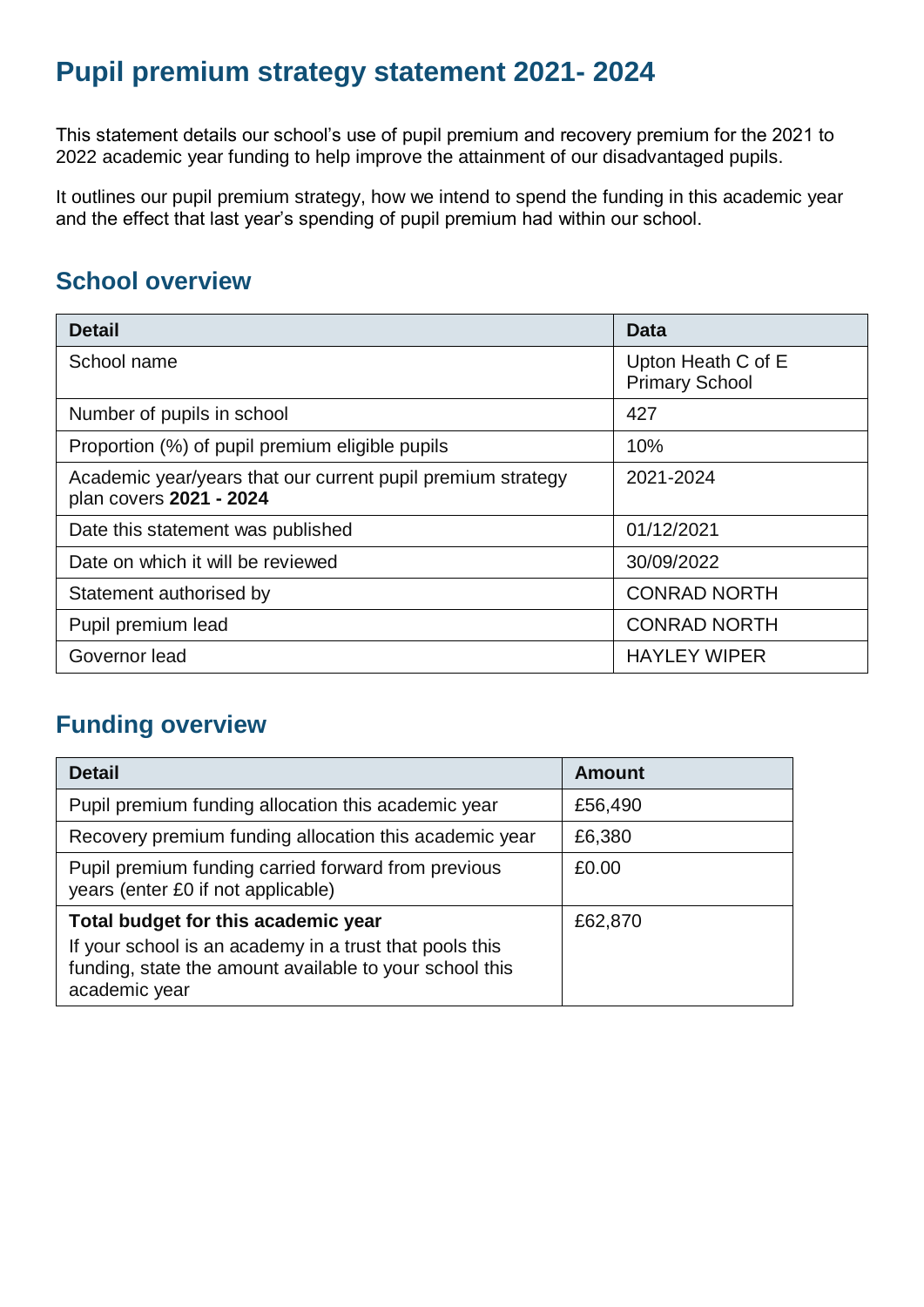# **Part A: Pupil premium strategy plan**

# **Statement of intent**

**Rationale: The main barriers to educational achievement** faced by eligible pupils at Upton Heath C of E Primary School are social and emotional, attention and listening and attachment. The affected mostly by these barriers are our Service children, boys and low attainers (in KS1), and most Disadvantaged children in KS2. **We aim to address these barriers by placing the children's wellbeing and involvement at the heart of our strategy**, offering a range of nurturing and enrichment opportunities and targeted support for learning, much of which is delivered in our outside environment, focused support from an SEMH team, including the delivery of specific interventions to support our most vulnerable children. **Impact will be measured** using pre- and postassessment scales of wellbeing and involvement, alongside the achievement of specific learning objectives.

**AIM**: to raise the attainment of disadvantaged pupils of all abilities and to close the gaps between them and their peers.

The principles of each approach are also used to support other pupils in school who would benefit from these strategies.

# **Challenges**

This details the key challenges to achievement that we have identified among our disadvantaged pupils.

| <b>Challenge</b><br>number | Detail of challenge                                                                                                                                                                             |
|----------------------------|-------------------------------------------------------------------------------------------------------------------------------------------------------------------------------------------------|
|                            | The mental health and well-being of our vulnerable children impacts negatively<br>on their social emotional development.                                                                        |
| 2                          | Academic progress is also negatively impacted due to the emotional needs of a<br>number of our children: specifically, Writing                                                                  |
| 3                          | Academic progress is also negatively impacted due to the emotional needs of a<br>number of our children: specifically, Mathematics                                                              |
| 4                          | Many educational experiences had to be postponed or cancelled during the pandemic<br>lock downs and restrictions.                                                                               |
| 5                          | Nearly all of our Service children are leaving the UK at the end of this academic year,<br>and a new Regiment will be joining us. So there will be a period of instability for the<br>children. |

### **Intended outcomes**

This explains the outcomes we are aiming for **by the end of our current strategy plan**, and how we will measure whether they have been achieved.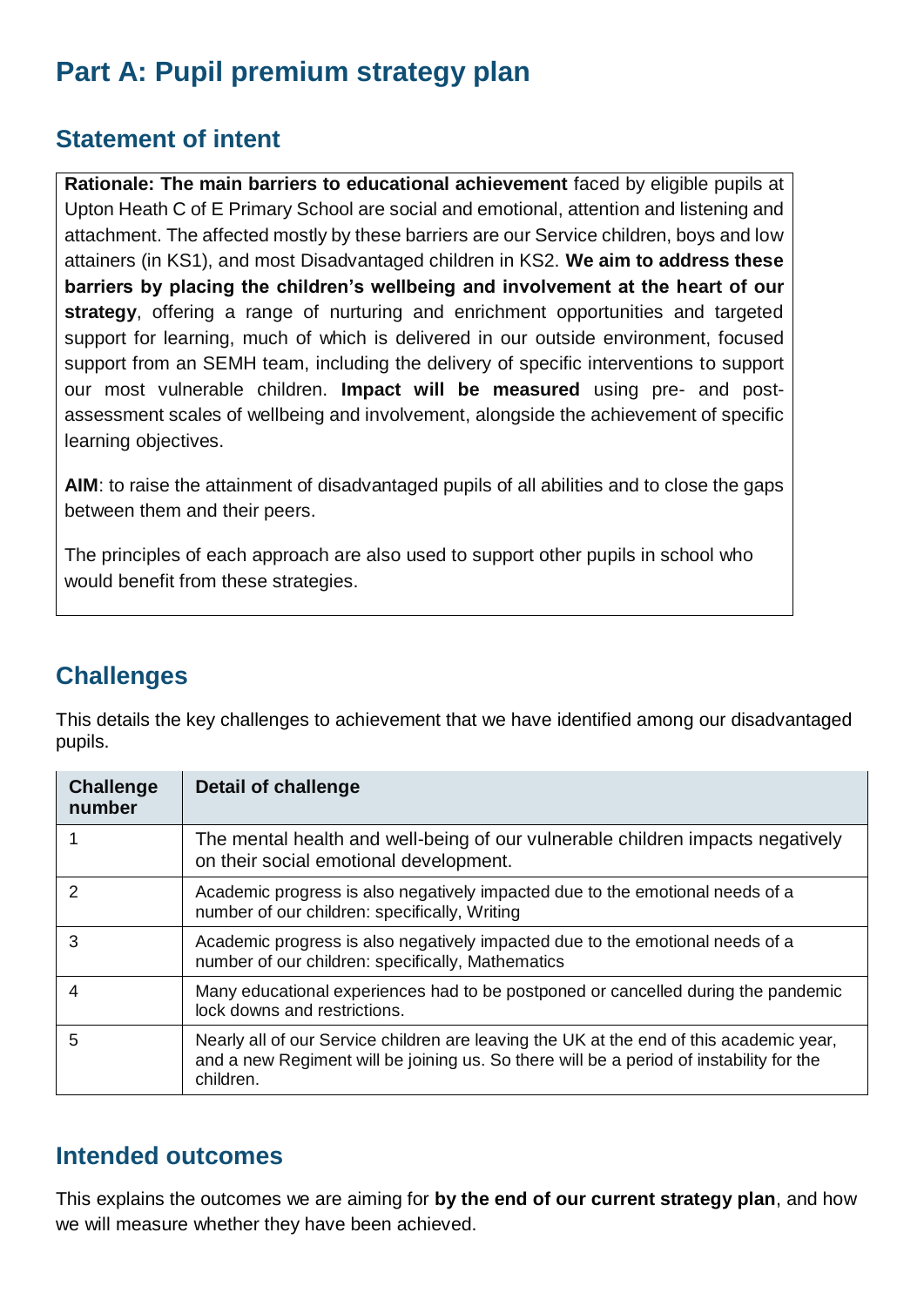| Intended outcome                                                                   | <b>Success criteria</b>                                                                                            |
|------------------------------------------------------------------------------------|--------------------------------------------------------------------------------------------------------------------|
| Support children, families and adults<br>with their mental health and well-        | School staff to be trained in Trauma Informed<br>Approaches.                                                       |
| being, enabling children to thrive<br>and progress with their learning.            | To provide staff with various strategies to support children<br>who have experienced trauma.                       |
|                                                                                    | For staff to have an understanding of trauma and the impact<br>this has on children and adults alike.              |
|                                                                                    | For the staff to have an understanding of how trauma can be<br>seen in the behaviours of others.                   |
|                                                                                    | Establish a PRRR model of support and culture across our<br>school and community.                                  |
|                                                                                    | Protect, Relate, Regulate and Reflect.                                                                             |
| To improve the educational outcomes<br>of our children by reducing the gaps in     | Children to be able to apply spelling strategies in<br>independent writing.                                        |
| achievement between reading and                                                    | Staff to have CPD in Pathways to Write.                                                                            |
| writing.                                                                           | To purchase and receive CPD in Pathways to Spelling.                                                               |
|                                                                                    | To enable children to write independently and at length in<br>other subjects that English.                         |
| To improve the educational<br>achievements for Mathematics across                  | To improve standards in mathematics at the end of each<br>Key Stage to be in line with national averages or above. |
| the school.                                                                        | To reduce the gap in achievement between disadvantaged<br>and non-disadvantaged children in Mathematics.           |
| Broaden the curriculum to ensure that<br>residential visits and broader aspects of | To give all of children the opportunity to attend residential<br>visits and after school activities.               |
| the curriculum that have been missed,<br>are open to all.                          | No children will miss out on an educational/sporting<br>experience due to the inability to pay.                    |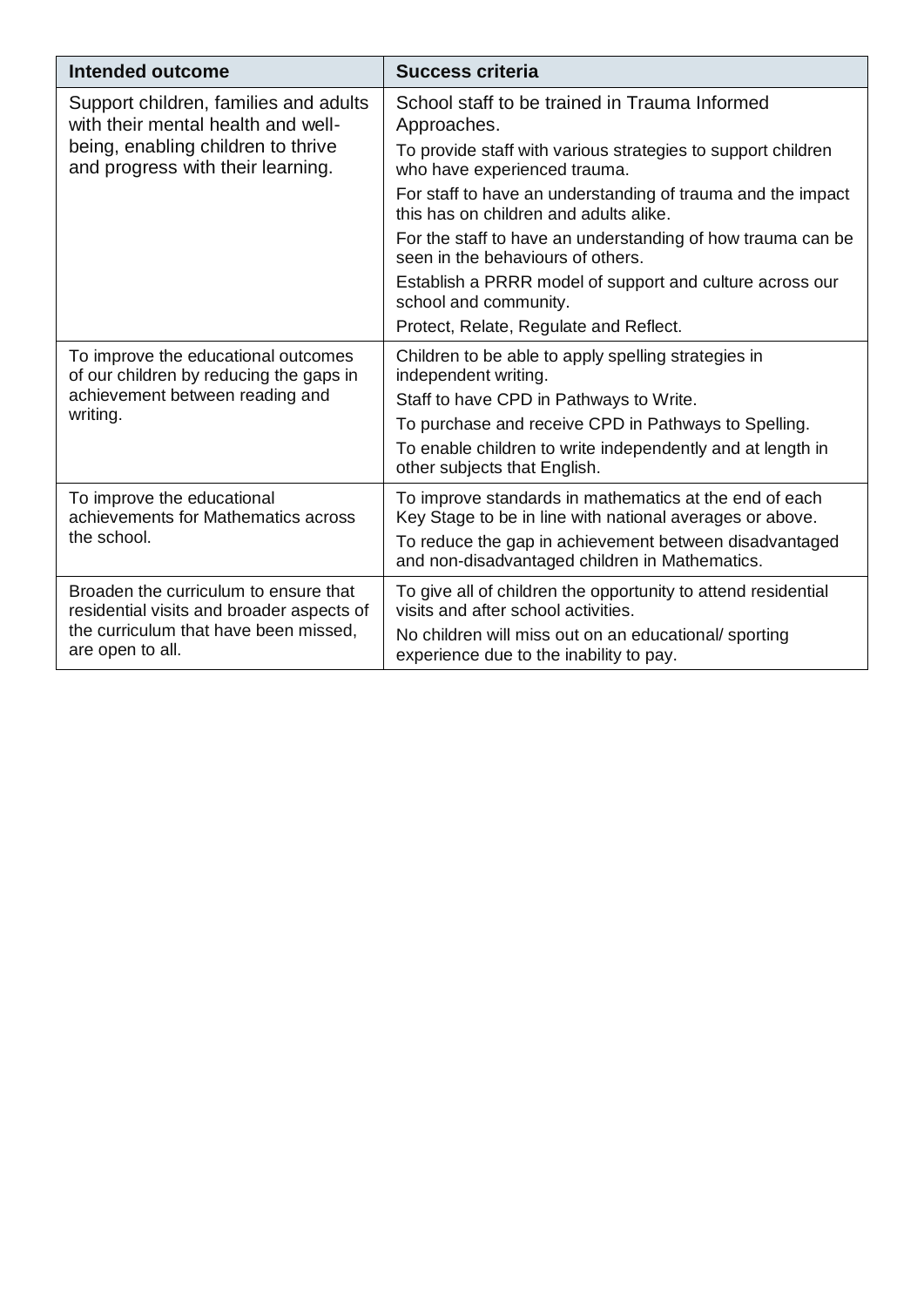# **Activity in this academic year**

This details how we intend to spend our pupil premium and recovery premium funding **this academic year** to address the challenges listed above.

#### **Teaching (for example, CPD, recruitment and retention)**

Budgeted cost: £43,000

| <b>Activity</b>                                                                                                           | Evidence that supports this approach                                                                                                                                                                                                                                                                                                                                     | <b>Challenge number(s)</b><br>addressed |
|---------------------------------------------------------------------------------------------------------------------------|--------------------------------------------------------------------------------------------------------------------------------------------------------------------------------------------------------------------------------------------------------------------------------------------------------------------------------------------------------------------------|-----------------------------------------|
| TIS (UK) CPD for all staff<br>(01/09/2021, 03/03/2022.<br>17/03/2022)                                                     | TIS(UK): high quality CPD in Trauma<br>Informed Approaches' in schools.<br>Better informed staff and well supported                                                                                                                                                                                                                                                      | 1, 2, 3                                 |
| Establish a Pastoral group<br>to identify and support<br>those children requiring<br>additional support.                  | children ensures that they are emotionally<br>literate and ready for learning.<br>Broaden the adults' strategies to support our<br>children.                                                                                                                                                                                                                             |                                         |
| <b>Learning Mentor Salary</b>                                                                                             | Enhance our ethos of Resilience, Respect<br>Compassion and Together.                                                                                                                                                                                                                                                                                                     |                                         |
| ELSA support: CPD to<br>increase ability to provide<br>interventions.<br>Play Therapy support for<br>identified children. | <b>EEF Toolkit:</b><br>Metacognition and Self-Regulation +7<br>$\bullet$<br>months<br>Collaborative Learning Approaches + 5<br>$\bullet$<br>months<br>Parental engagement + 4 months<br>$\bullet$<br>Social and Emotional Learning + 4<br>$\bullet$<br>months<br>Teaching Assistant Interventions + 4<br>$\bullet$<br>months<br>Mastery Learning + 5 months<br>$\bullet$ |                                         |
| CPD to support our Maths<br>Mastery and Literacy<br>teaching.                                                             |                                                                                                                                                                                                                                                                                                                                                                          |                                         |

### **Targeted academic support (for example, tutoring, one-to-one support structured interventions)**

Budgeted cost: £11,000

| <b>Activity</b>                                                                 | Evidence that supports this approach                                                                            | Challenge number(s)<br>addressed |
|---------------------------------------------------------------------------------|-----------------------------------------------------------------------------------------------------------------|----------------------------------|
| HLTA targeted support for<br>identified children: Focus<br>on Maths and Phonics | <b>EEF Toolkit:</b><br>Phonics + 5 months<br>Social and Emotional Learning + 4 months<br>Feedback: $+ 6$ months | 1, 2, 3                          |
| <b>School led Tuition</b><br>Programme: (Funded<br>separately)                  |                                                                                                                 |                                  |